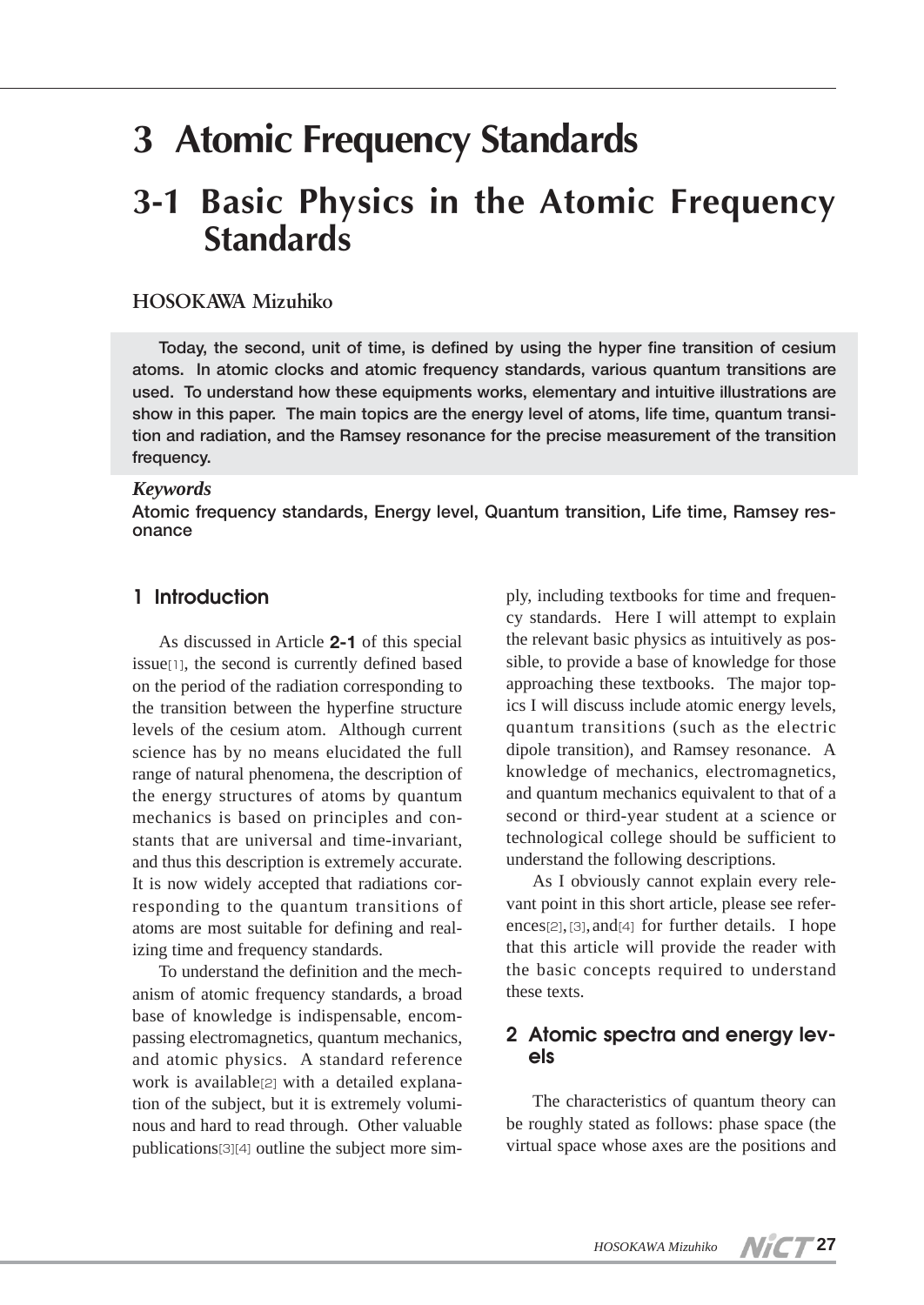momentums of the particles that constitute the system) is discretely divided into a number of regions, each of which has an area of the size of the Planck constant, *h*, and takes a physical state that cannot be reduced any further. As a result, it can be shown that discrete energy states (energy levels) are present within a bound system. In understanding this effect, the description of the harmonic oscillator in the quantum mechanics textbook by Tomonaga[5] serves as an excellent reference. However, a similar effect can also be observed in the simpler and more extreme example of a square-well potential.

Let us consider a square-well potential in which the potential is zero in a region of length *L*, given an infinitely large exterior region. The particles contained in the well diffuse in the region between 0 and *L*. Let us assume that the phase space is devided into discrete divisions which have the Planck constant *h*. The spatial range is confined within *L*, and in the wave description, the forward and reverse waves are superposed to form a standing wave. Thus, the momentum  $P_{p}$  of the *n*-th state is considered to take a discrete value, as follows (Fig.1):

$$
P_n = \frac{h}{2L} n, \quad n = 1, 2, 3 \cdots \tag{1}
$$



Thus, denoting the mass of the particle by  $m$ , the energy,  $E_n$ , of the *n*-th state is obtained as

$$
E_n = \frac{P_n^2}{2m} = \frac{h^2 n^2}{8mL^2}
$$
 (2)

without solving the Schrödinger equation. In this way, in accordance with quantum theory, momentum and energy level take discrete values in a system confined to a finite region.

Photons, quanta of electromagnetic waves, are considered to propagate infinitely once generated if not confined within a finite region. The energy in this case takes continuous values and satisfies the well-known Einstein formula for light quanta:

$$
E = h \nu \tag{3}
$$

Viewing this equation together with the formulae  $c = \lambda v$  for the wave, and  $E/c = p$  for the photon, we may also conclude that the product of the photon wavelength and momentum is quantized with the Planck constant. Further, angular momentum is an important physical quantity in atomic physics. It can be regarded as the generalized momentum conjugate to the angle, which only takes values from 0 to  $2\pi$  radians, so that the maximum range of uncertainty is  $2\pi$ . For this reason, the angular momentum is quantized to the parts whose values are  $h/2π$ . In this manner, the region in the phase space with a finite area of the size of the Planck constant *h* takes a quantum state. This differs fundamentally from the classical idea that each point in phase space represents an independent physical state. However, this difference aside, we must not forget that the descriptions of phenomena provided by classical physics are also effective in most cases.

With regard to the finite or infinite nature of the system, an atom is a finite bound state in which electromagnetic interactions bind the electrons in a region of approximately 0.1 nm around the small nucleus. Thus, the physical system of the atom has discrete energy levels. Considering that the electrons are bound in a region of approximately 10-10 m by the poten-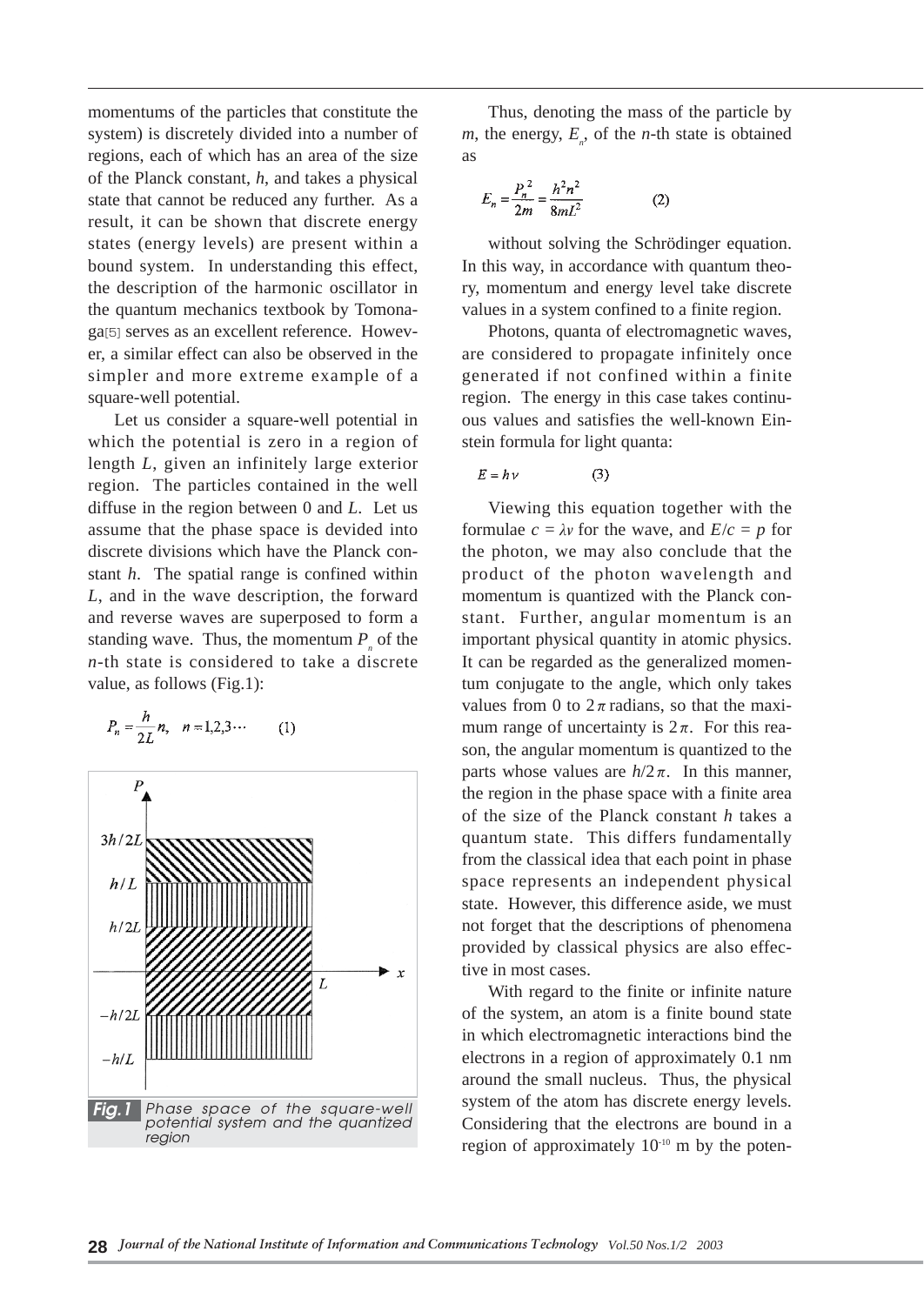tial generated by the nucleus, it is roughly described that the electrons bound in a well potential of the size of the atom make the energy level. We can estimate the energy levels in an atom by calculating the energy levels of an electron in the square well potential. Denoting the Planck constant as *h*, the mass of the electron as *m*, and the region in which the electron is confined as *L*, Eq. (2) gives the following expression for the energy levels of the confined electron:

$$
E_n = \frac{h^2 n^2}{8mL^2} \tag{4}
$$

Given a Planck constant *h* of 6.63 $\times$ 10<sup>-34</sup> [J·s], an electron mass *m* of  $9.11 \times 10^{-31}$  [kg], and length  $L$  of  $1.0 \times 10^{-10}$  [m], the energy value for  $n = 1$  is

$$
E_{n=1} = \frac{(6.63 \times 10^{-34})^2 [J \cdot s]^2}{8 \times 9.11 \times 10^{-31} [kg] \times (1 \times 10^{-10})^2 [m]^2}
$$
 (5)  
= 6.04 × 10<sup>-18</sup> [J]

The frequency  $\nu$  of the photon corresponding to this energy is obtained from  $E = h\nu$ :

$$
\nu = \frac{6.04 \times 10^{-18} [J]}{6.63 \times 10^{-34} [J \cdot s]}
$$
 (6)  
= 9.10 × 10<sup>15</sup> [Hz]

This energy is the value needed to excite a particle in the zero kinetic energy state in a square well potential to the next higher level, but is also considered to be of approximately the same order of magnitude as the energy required to release a particle bound in a finite potential. Of course, the details of the value largely depend on the shape of the potential, but the value here corresponds to the short ultraviolet wavelength, which agrees with the finding that the ultraviolet range is required for the ionization of atoms. A square well potential is far from a realistic model for the atom, but it is effective in estimating the order of magnitude of the relevant phenomena.

The energy levels of an atom are more precisely calculated based on the example of the hydrogen atom, where electrons are bound in a Coulomb potential described in many textbooks [6]-[8]. The levels depend not only

on the principal quantum number and the orbital quantum number, which both appear in the expression for the hydrogen atom, but also on other internal and external factors such as orbital angular momentum, spin, the interactions between these factors, and the external electromagnetic field, all of which complicate the problem. Here it is common practice to use the following notations: orbital angular momentum for the electron is *l*, its spin is *s*, and its total angular momentum, which is the sum of these two, is *J*. The states with  $l = 0$ , 1, 2 ... are labeled the *S* state, the *P* state, the *D* state, and so on, respectively. Nuclear spin is denoted as *I*. The quantity obtained by combining all the angular momentums of the electron and the nucleus is called *F*.

When energy levels are close to each other, these levels are referred to as fine structures. These structures are usually formed due to spin-orbit interaction. When energy levels are even closer together due to interactions such as spin-spin magnetic interactions, these levels are called hyperfine structures. Let us consider these in the example of the cesium atom (Fig.2).



The frequency corresponding to the transition between the *S* state, which is the ground state, and the *P* states, which is the first exited state of the angular momentum, is over 300

**VICT 29**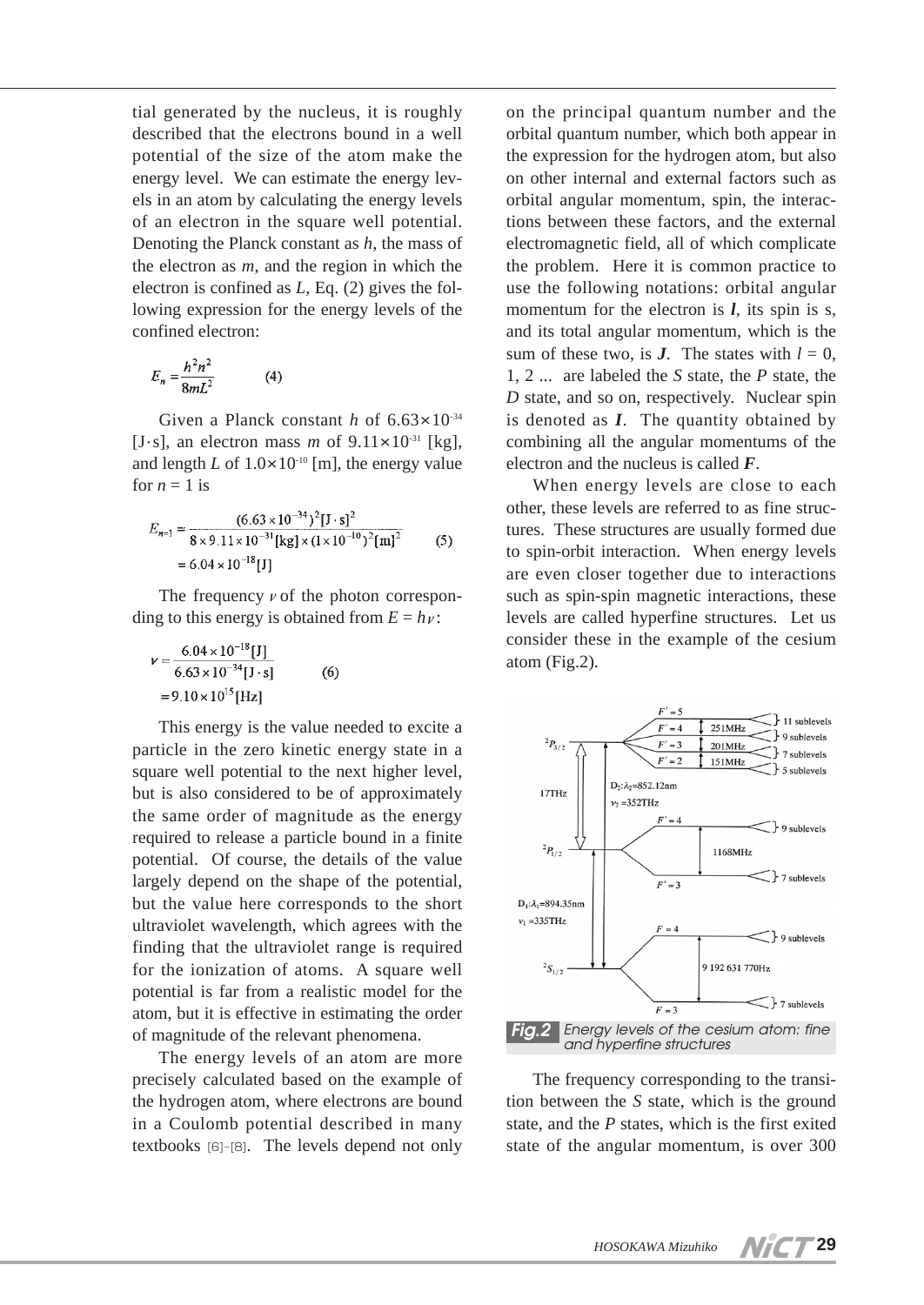THz. The *P* states are divided into two states corresponding to orbital-spin combined angular momentums with values of 1/2 and 3/2, respectively, with a resultant frequency difference of 17 THz. This is a fine structure. A cesium nucleus has a nuclear spin of  $I = 7/2$ . In the ground state of the atom,  $l = 0$  holds and the total angular momentum *F* (combining the nuclear spin of 7/2 and the electron spin of 1/2) is either 3 or 4, which results in a small difference in the energy levels. This is a hyperfine structure, and the frequency corresponding to the transition between these energy levels is approximately 9 GHz. It is clear that the intervals of the fine structures are only several percent of those of normal energy levels and that the hyperfine structures exhibit intervals approximately one thousandth the size of those of fine structures. In the magnet field, each level splits further into sublevels, due to the Zeeman effect, according to the total angular momentum (including nuclear angular momentum).

#### **3 Interaction between atoms and electromagnetic waves**

If a quantum state is the energy eigenstate in a strict sense, once the state is established, it will continue to exist infinitely, without any transitions to other states. However, in reality, most quantum states undergo transitions to other states in finite time through various interactions. In particular, when the atom is excited to a higher-energy state, it will undergo transitions to lower-energy states spontaneously through intra-atomic interactions even without any energy provided from outside the atom. If the excited state undergoes a transition in this way (through a given interaction) to a lower-energy level with a certain probability per unit time, the probability that the atom will stay in the initial state steadily decreases with time. When this is the case, the excited energy level is said to have a finite lifetime. Here "lifetime" is most often defined as the time after which the probability that the system will continue to remain in the initial

state becomes 1/*e*. The time after which the probability of existence becomes 1/2 is referred to as the well-known "half-life."

To say that an energy level has a lifetime is to say that the level no longer has a definite energy value but that it does have a finite width. In this sense, the frequency of the quantum transition between two energy levels also has a finite width instead of a definite value. When applying the quantum transition to frequency standards, it is desirable to use a transition that features a narrow frequency width and occurs between states with lifetimes that are as long as possible. Although transitions do not readily occur from states with long lifetimes, there are methods (such as induced emission) that applies external forces to effect a transition[9]-[11]; such control thus induces transitions with the desired long lifetimes.

To calculate the lifetime of an excited state precisely, a proper quantum mechanical treatment is required. However, for an intuitive understanding of the concept, a fully quantum treatment is not necessary; instead, a semiclassical treatment can provide an approximate idea. Using the classical theory may give an incorrect description of the elementary processes, but the resultant macroscopic quantities are meaningful. This is also expected from Ehrenfest's theorem, which states that the motion of the expected value of the wave function equals classical motion when the potential change is negligible within the extent of the wave packet. Thus, when treating a large number of atoms, the semi-classical descriptions of quantities are sufficiently meaningful, as quantities corresponding to the sum of random quantum processes. In addition, this treatment is valuable in the sense that the partial, precision application of quantum theory alongside the classical theory provides a relatively concrete understanding of the concepts involved, greatly contributing to an intuitive understanding of the relevant phenomena and enabling estimation at the required order of magnitude. However, it should be noted clearly that the model used here is applied in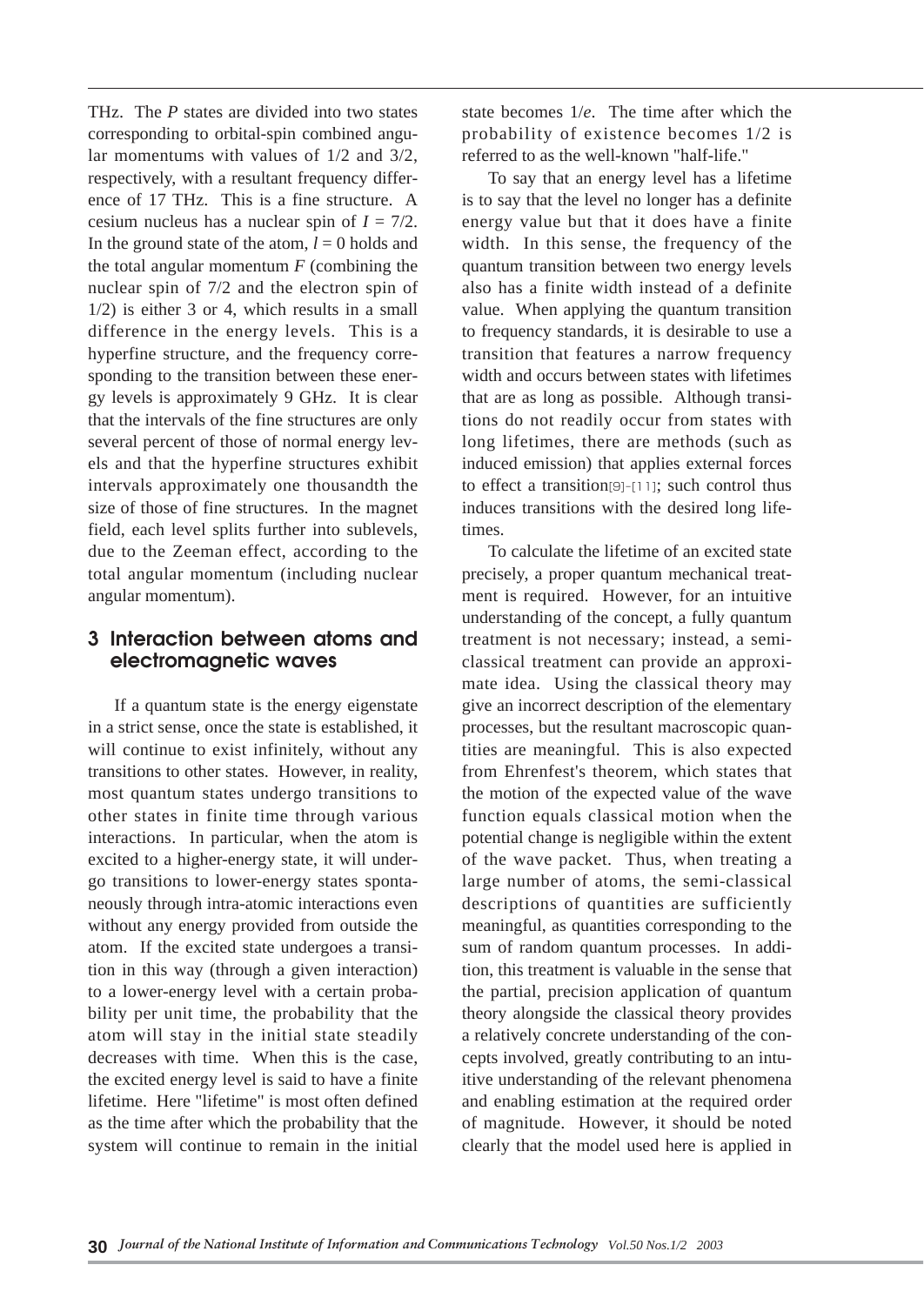order to understand certain aspects of the phenomena, and that it is used metaphorically, with many features that are inconsistent with reality.

Here, we will treat the problem based on the classical theory and use the quantum theory partially, to describe the quantum transition within the atom, as well as to explain the phenomena numerically[12].

First, in relation to the basic electric dipole transition, let us consider the classical model of simple harmonic oscillation of a dipole charge (Fig.3).



Let us assume that an electron with charge –*e* and mass *m* is bound to a heavy nucleus with spring constant  $m\omega_0^2$ , (eigen frequency being  $\omega_0$ ) and that it is damped weakly, at a rate of  $1/\tau$  by dipole radiation as it oscillates. Assuming that the motion of the nucleus is negligible, the energy loss of the atom is due only to the motion of the electron. Further, as the damping is extremely weak, this damped oscillation and its energy value can be approximated using simple harmonic oscillation at each instant. In other words, let us assume that the energy  $E(t)$  of the atom is approximately expressed as

$$
E(t) = \frac{1}{2}m\omega_0^2 x^2(t) + \frac{1}{2}m\dot{x}^2(t)
$$
 (7)

but is gradually damped to

$$
E(t) = E_0 e^{-\frac{t}{\tau}} \tag{8}
$$

during which the following holds:

$$
\omega_0 \gg 1/\tau \tag{9}
$$

Denoting the dipole moment as *d*, the power radiated by this oscillation is expressed as follows<sup>[13]</sup>:

$$
P = \frac{2}{3} \frac{\mathbf{d}^2}{c^3} \tag{10}
$$

Here, let us consider the dipole to consist of simple harmonic oscillation of a charge with an amplitude about the size the atom itself. Denoting the size of the atom as *a*, the position of the charge *x* in the one-dimensional direction of the oscillation is expressed as follows:

$$
x = a \sin \omega_0 t \tag{11}
$$

and from

 $d = ex = e a \sin \omega_0 t$  $(12)$ 

the following is obtained:

$$
\ddot{\mathbf{d}} = -e \omega_0^2 x \tag{13}
$$

Inserting this into Eq. (10) gives a power value of:

$$
P = \frac{2}{3} \frac{e^2 \omega_0^4 x^2}{c^3} \tag{14}
$$

Ignoring the details of the coefficients and assuming that the average of *x* is roughly in the same order of magnitude as oscillation amplitude *a*, the average of radiated power <*P*> is

$$
\langle P \rangle \sim \frac{e^2 \omega_0^4 a^2}{c^3} \tag{15}
$$

Here, the radiated energy over  $\tau$  seconds is estimated to be approximately  $\langle P \rangle \tau$ . Assuming that this is approximately equal to the energy of the light quantum with angular frequency  $\omega$  radiated through the elementary process of the quantum transition, and using  $E_{\scriptscriptstyle 0}$   $\!\sim$   $\!<$   $\!P$   $\!\sim$   $\!\tau$   $\!\sim$   $\!\hbar \omega_{\scriptscriptstyle 0}$  and Eq. (15),

$$
\tau \sim \frac{\hbar c^3}{e^2 \omega_0^3 a^2} \tag{16}
$$

is obtained. Applying the fine structure constant  $\alpha = e^2/\hbar c$  to this gives the following expression:

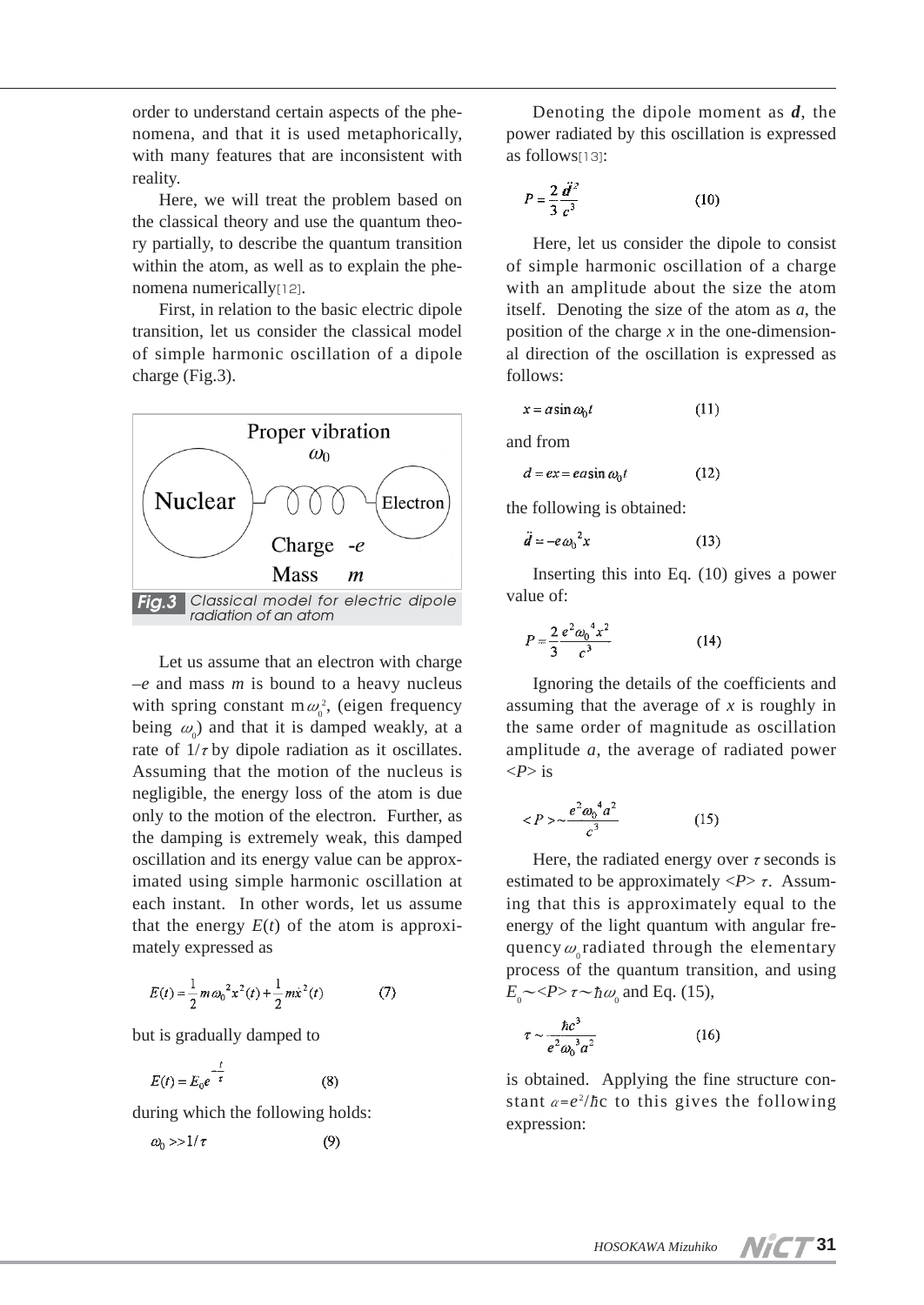$$
\tau \sim \frac{1}{\alpha} \left( \frac{c}{\omega_0 a} \right)^2 \frac{1}{\omega_0} \tag{17}
$$

Here, the oscillation amplitude *a* of the dipole is assumed to be approximately the size of the atom, 10-10 m. It should also be noted that  $(c/\omega_0)$  approximately equals the wavelength  $\lambda$  of the radiation. The lifetime of the excited state and the oscillation period of the radiation upon decay (two values sharing the same dimension for a single phenomenon) are of largely different orders of magnitude. From these results, we can see the reasons of the large difference as follows: in the excited state, the fine structure constant is much smaller than 1 and the wavelength of the radiation is much larger than the size of the atom; thus the lifetime becomes larger than the oscillation period  $(1/\omega)$  of the radiated electromagnetic wave by a factor equal to the product of the fine structure constant and the square of the ratio of wavelength to atomic size, as indicated in Eq. (17). Observing only lifetime and radiation frequency, it is clear that the excitation lifetime is inversely proportional to the cube of the radiation frequency of the quantum transition.

When the radiation is visible light ( $\omega \sim 3 \times$  $10^{15}$ ,  $\lambda \sim 600$  nm), it is understood from  $\tau \sim$  $137 \times 600^{2}/3 \times 10^{-15} \sim 2 \times 10^{8}$  s that lifetime is approximately several tens of nano-seconds if the transition is due to electric dipole radiation of atomic size oscillation. This is in fact a good approximation for the excited states of many atoms. However, a quantum transition with a much longer lifetime (known as the "forbidden transition") cannot be understood with this explanation. If this explanation is valid in the microwave regions, a long lifetime is expected due to low frequency. There are, however, some other reasons for the long lifetime of the transition of the microwave standards.

The transition of the hyperfine structure, used in the definition of time and frequency standards, is a magnetic dipole transition and features an even longer lifetime than the electric dipole transition. Further, the forbidden

transition is another transition that does not involve the electric dipole, due to the symmetry of the atomic structure; instead, the transition is caused by electric quadrupoles or magnetic dipoles. The classical view of the longer lifetimes of these excited states (relative to the electric dipole) can be described in the following manner.

Electric quadrupoles and magnetic dipoles can be constructed with electric dipoles. As shown in Fig.4, when two electric dipoles oscillating in opposite directions are placed on the same axis at a distance apart of *a*, corresponding to the size of the atom, the electric dipole oscillations cancel each other out and electric quadrupole oscillation is generated. As shown in Fig.5, if four electric dipoles are placed on the sides of a square, the electric dipole oscillations and the electric quadrupole oscillations all cancel out and an oscillating current in the form of a ring is generated; this is magnetic dipole oscillation.



In these cases, the electromagnetic fields of the paired electric dipoles do not completely cancel each other out; instead, a weak electromagnetic field remains (except on the spe-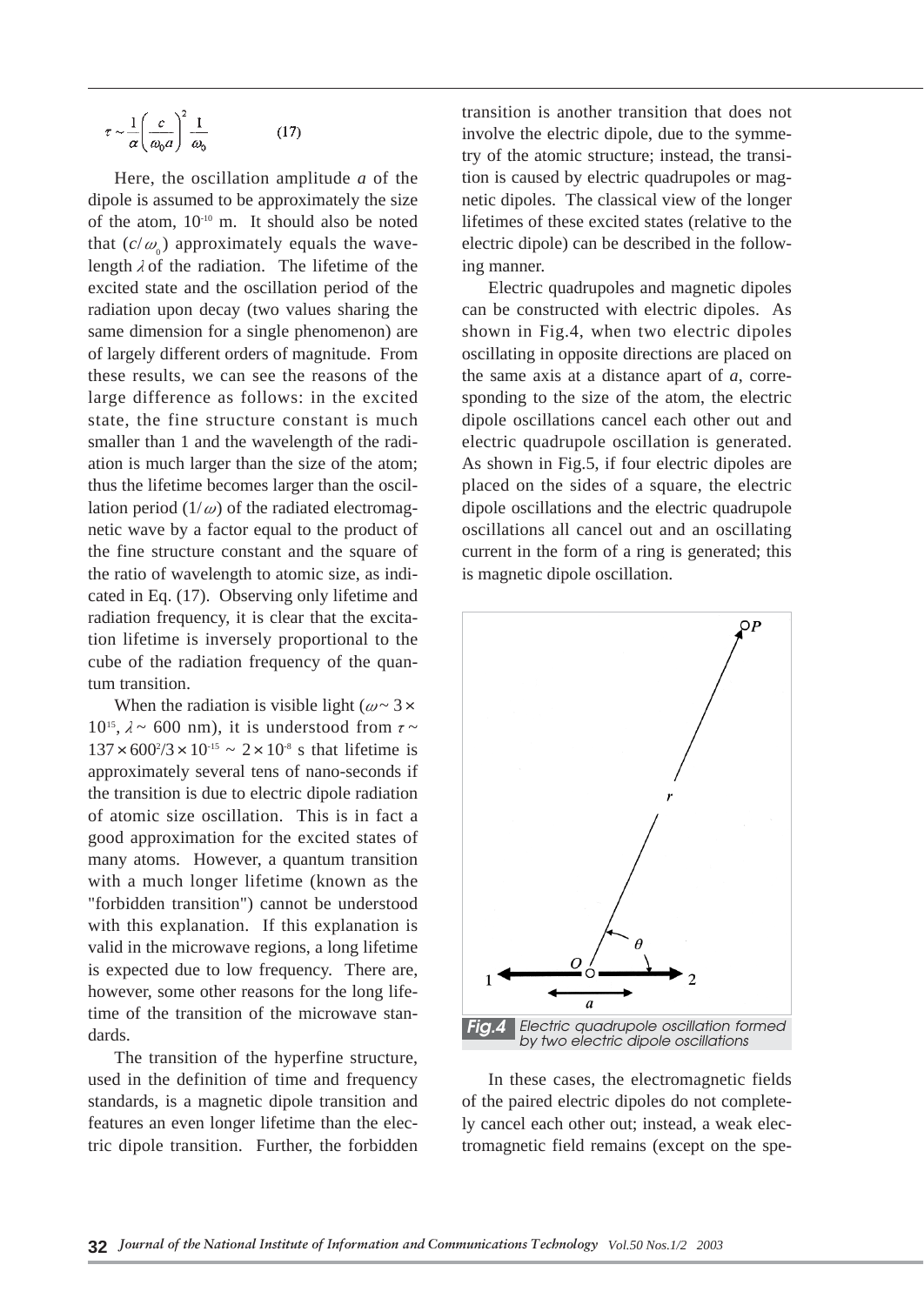

cial axis equidistant from the respective dipoles). For example, in Fig.4, at the position on the *x*-axis at a distance *r* from the center of the dipole pair, the electric field generated by the nearer of the two electric dipoles parallel to the *y*-axis is assumed to be

$$
E_1 = A(r - a/2)e^{ia\left(t - \frac{r - a/2}{c}\right)} \tag{18}
$$

The electric field generated by the far side electric dipole shows anti-phase oscillation:

$$
E_1 = -A(r+a/2)e^{i\omega\left(t - \frac{r+a/2}{c}\right)} \tag{19}
$$

The difference of  $\pm a/2$  in amplitude  $A(r)$ could be neglected at a sufficiently distant position, but the phase difference remains. Superposing these two electric fields gives the resultant electric field:

$$
E_2 \sim i \frac{a\omega}{c} E_1,\qquad(20)
$$

This is similar to the case of magnetic dipole oscillation, in which the electromagnetic fields generated by opposite paired electric dipoles cancel each other out. In other words,

for electric quadrupole oscillation or magnetic dipole oscillation, the amount of electric field cancelled by the paired electric dipoles increases as the wavelength of the radiated electromagnetic wave becomes larger relative to the size of the atom. The resultant electric field in this case becomes as small as approxi-

mately  $\left(\frac{a\omega}{c}\right)$  times the size of the field generat-

ed by the electric dipoles. As radiated energy is proportional to  $E<sup>2</sup>$ , this energy in electric quadrupole oscillation or magnetic dipole

oscillation becomes approximately 
$$
\left(\frac{a\omega}{c}\right)^2
$$
 times

smaller than with electric dipole oscillation, and the lifetime becomes correspondingly longer. The extremely long lifetime of the forbidden transition resulting from electric quadrupoles or magnetic dipoles when the electric dipole transition is forbidden due to the symmetry of the atom can be understood in light of these conclusions. In the region of

visible light, the applicable ratio is  $\left(\frac{a\omega}{c}\right) \sim 10^{-3}$ ;

thus this effect lengthens the lifetime by 6 to 7 orders of magnitude, which brings the lifetime of excitation by the forbidden transition up to

nearly 1 second. This ratio is 
$$
\left(\frac{a\omega}{c}\right) \sim 10^7
$$
 for

microwaves, extending the magnetic dipole transition lifetime by 14 to 15 orders of magnitude. The results of these semi-classical analyses show that the lifetime of the magnetic dipole transition between hyperfine structures in the microwave region will exceed the age of the universe  $(\sim 10^{17}$  seconds) if no external perturbation is applied.

### **4 Cs atomic spectrum and Ramsey resonance**

The frequency of the radiation corresponding to the transition of the hyperfine structure of the cesium atom, used in the current defini-

**33**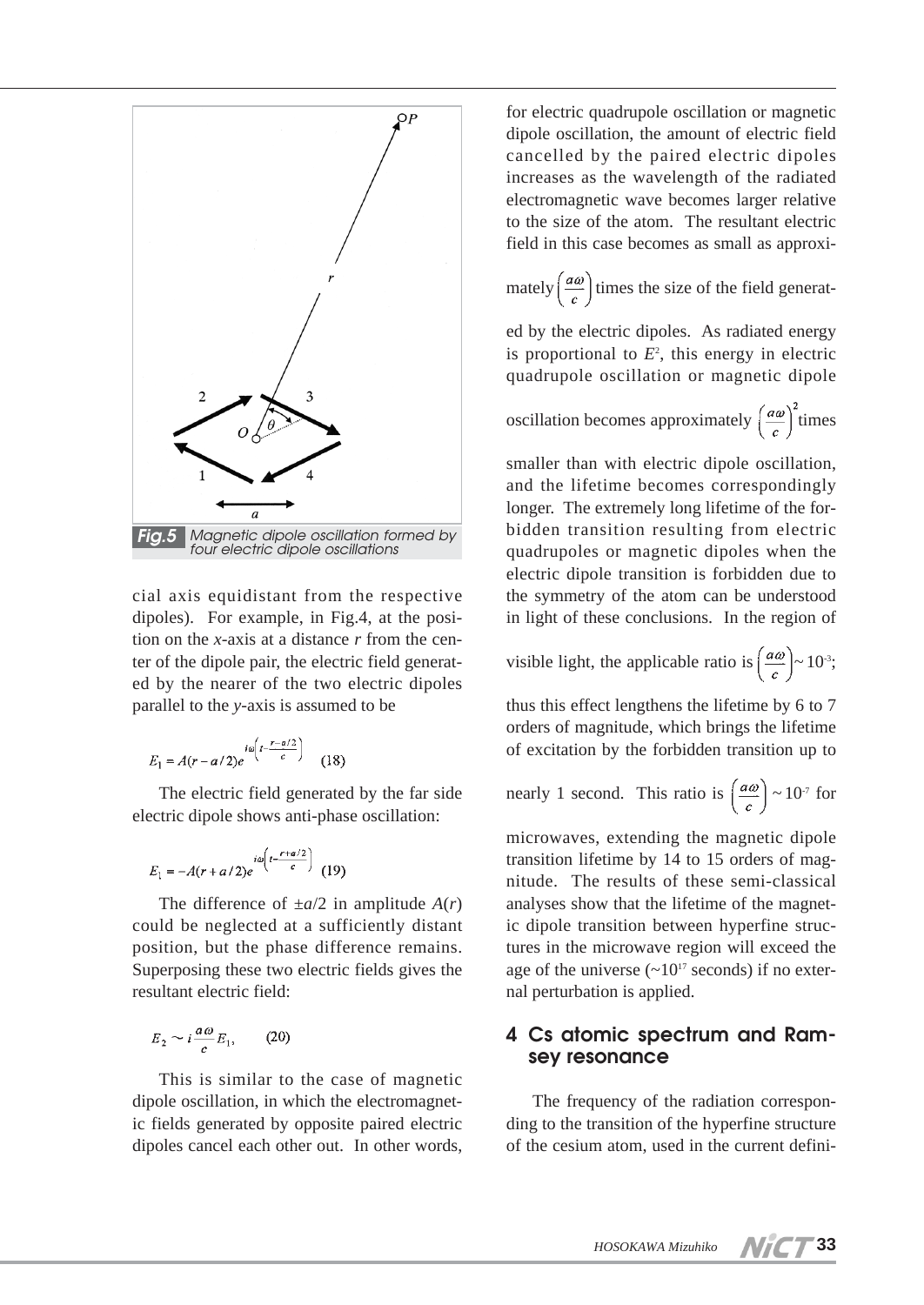tion of the second, is measured using the phenomenon known as Ramsey resonance for many atomic clocks and for all of the primary frequency standards. Applying Ramsey resonance is not only an important technique in cesium atom applications but is also indispensable in the precise measurement of the frequencies of quantum transitions.

Ramsey resonance is induced as follows: create a constant magnetic field, known as the C magnetic field, in order to split the degeneration of energy levels, thus forcing the atoms to take a certain state. Irradiate the atoms with an electromagnetic wave in this state for a period of time  $\tau$ , wait for time  $T$ , and irradiate the atoms with the electromagnetic wave again for time  $\tau$ . When allowing the atoms to interact with the electromagnetic wave in two separate processes in this manner, the probability that an atom will undergo a transition to another state depends not only on the interaction time  $\tau$ , but also on the elapsed time between the repeated interaction processes. A term resembling the interference term then appears in the transition probability, and it can be demonstrated that the quantum transition becomes extremely sensitive to frequency change. This is Ramsey resonance. Using this phenomenon, the central frequency of the transition can be measured with high precision.

Before performing the slightly complicated calculations involved, I will state the results here beforehand, to clarify the procedure. The probability *P* that the atom has undergone a quantum transition after the Ramsey resonance processes is expressed as follows:

$$
P(\tau) = \frac{1}{2}\sin^2 b \tau [1 + \cos(\omega - \omega_0)T] \tag{21}
$$

Here,  $\omega$  is the frequency of the irradiated electromagnetic wave,  $\omega$  is the central frequency of the radiation emitted by the transition (which can be calculated from the difference between the energy levels, and *b* is a quantity determined by the intensity of the irradiated electromagnetic wave, which can be

expressed using the Bohr magneton  $\mu$ <sub>*B*</sub>, and magnetic flux density *B*:

$$
b = \frac{\mu_B B}{\hbar} \tag{22}
$$

The full width at half maximum of the frequency of the transition probability *P* given by Eq. (21) is

$$
\Delta \nu_0 = \frac{1}{2T} \tag{23}
$$

In this way, taking large values for the time interval between the two interaction processes induced by the irradiation of the electromagnetic wave can significantly narrow the frequency range in which the transition occurs. However, it should also be noted that Eq. (21) is an extremely simplified expression and is valid only when the condition

$$
|\omega - \omega_0| \ll b \tag{24}
$$

is satisfied. For a thermal beam standard in which the atoms are ejected and the electromagnetic wave is irradiated at different positions, this condition is also expressed as follows:

$$
\frac{|\nu - \nu_0|}{\Delta \nu_0} << \frac{L b \tau}{l \pi}
$$
 (25)

Here, *l* is the length of the respective irradiation region, *L* is the distance between the two irradiation regions, and the relation  $T/\tau=$ *L*/*l* and Eq. (23) have been applied. We are only considering cases in which this simplifying condition holds.

There are several methods for deriving the probability of Ramsey resonance. One wellknown method uses the density matrix[2], but a more direct―and in a sense clearer―method is presented below, involving solution of the Schrödinger equation[4].

The hyperfine structures can be approximately expressed in terms of a two-level model in which a weak interaction exerts a force on the energy eigenstates. Particularly for the clock transition of cesium 133, if the appropriate C magnetic field is imposed and the direction of the interacting electromagnetic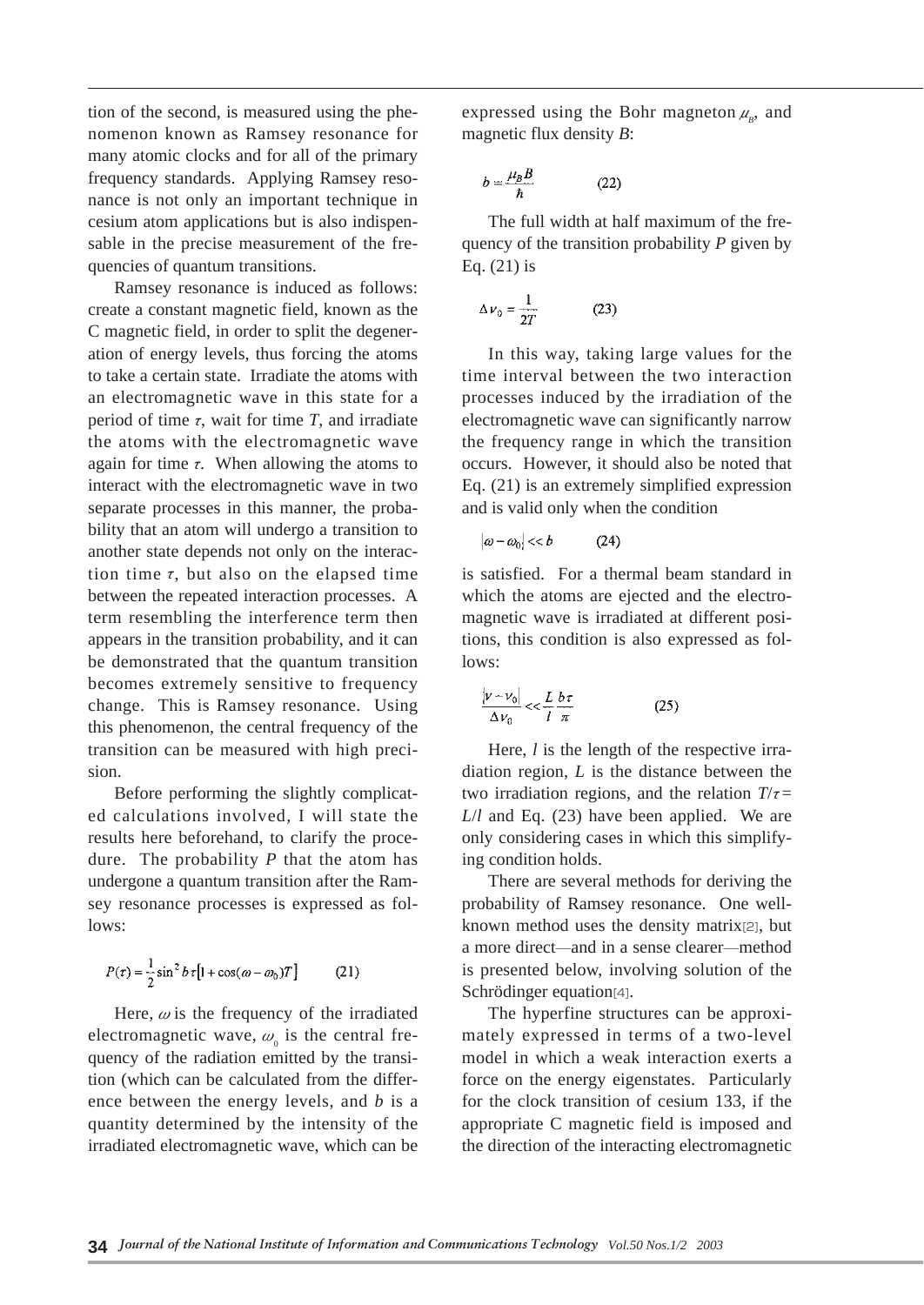wave is correct, it can be assumed that only the transition between the ground state  $F=4$ ,  $m_{F}$ =0 and the state F=3,  $m_{F}$ =0 applies, and that no other transition occurs.

Here, denoting the state F=4,  $m_F=0$  as  $|\Psi_1\rangle$ and the state F=3,  $m_F=0$  as  $|\Psi_2\rangle$ , the general quantum state corresponds to the superposition of the two states, which can be expressed by the following state function:

$$
|\psi\rangle = c_1|\psi_1\rangle + c_2|\psi_2\rangle \tag{26}
$$

Here,  $c_1$  and  $c_2$  are the normalized coefficients for the superposition. Limiting the number of states to two can simplify the phase space to two dimensions, and the states can be expressed as follows:

$$
|\psi_1\rangle = \begin{pmatrix} 1 \\ 0 \end{pmatrix}, \quad |\psi_2\rangle = \begin{pmatrix} 0 \\ 1 \end{pmatrix} \qquad (27)
$$

The unperturbed Hamiltonian diagonalized in this two-dimensional phase space for the states F=4,  $m_F=0$  and F=3,  $m_F=0$  is expressed as follows:

$$
H_0 = \frac{\hbar}{2} \begin{pmatrix} -\omega_0 & 0\\ 0 & \omega_0 \end{pmatrix} \tag{28}
$$

On the other hand, the non-diagonal Hamiltonian perturbation for the interaction with the microwave is expressed as follows:

$$
H_1 = \frac{\hbar}{2} \begin{pmatrix} 0 & 2b\cos\omega t \\ 2b\cos\omega t & 0 \end{pmatrix}
$$
 (29)

Added together, these two expressions constitute the Hamiltonian *H* for an atom interacting with the electromagnetic wave. The Schrödinger equation using this Hamiltonian is expressed as follows:

$$
i\hbar \frac{d}{dt}|\psi\rangle = H|\psi\rangle \quad (30)
$$

Substituting the state function described above into Eq. (30) and expanding it yields the following equations for the superposition coefficients:

$$
i\frac{\mathrm{d}c_1}{\mathrm{d}t} = -\frac{\omega_0}{2}c_1 + \frac{b}{2}\left[\exp(i\omega t) + \exp(-i\omega t)\right]c_2\tag{31}
$$

$$
i\frac{\mathrm{d}c_2}{\mathrm{d}t} = \frac{b}{2} \left[ \exp(-i\omega t) + \exp(i\omega t) \right] c_1 + \frac{\omega_0}{2} c_2 \tag{32}
$$

If these equations can be solved to obtain the time dependencies of  $c_1$  and  $c_2$ , the transition probability can be calculated. It should be noted when solving these equations that the elapsed time for the atom in the traditional sense (related to  $H_0$ ) should be distinguished from the elapsed time for the interaction with the electromagnetic wave (related to  $H_1$ ). Denoting the former by t and the latter by  $\theta$ , the time differential applicable to this problem can be expressed as follows:

$$
\frac{d}{dt} = \frac{\partial}{\partial t} + \frac{\partial}{\partial \theta} \tag{33}
$$

Accordingly, the time dependencies of  $c<sub>1</sub>$ and  $c<sub>2</sub>$  can also be separated into two parts: one part depending on *t* and one part depending on  $\theta$ . Particularly in this case, parts depending on *t* are considered to correspond to energy eigenstates, which are expressed as exp  $(\pm i\omega t/2)$ , and these are multiplied by the perturbation terms, which are functions of  $\theta$ . Denoting these perturbation terms as  $\gamma_1$  and  $\gamma_2$ ,  $c_1$  and  $c_2$  can be rewritten as follows:

$$
c_1(t, \theta) = \gamma_1(\theta) \exp \frac{i\omega t}{2}
$$
 (34)  

$$
c_2(t, \theta) = \gamma_2(\theta) \exp \left(-\frac{i\omega t}{2}\right)
$$
 (35)

Substituting these into Eqs. (31) and (32) gives the following equations for  $\gamma_1$  and  $\gamma_2$ :

$$
i\frac{\partial \gamma_1}{\partial \theta} = \frac{\Omega_0}{2}\gamma_1 + \frac{b}{2}\gamma_2 \tag{36}
$$

$$
i\frac{\partial \gamma_2}{\partial \theta} = \frac{b}{2}\gamma_1 - \frac{\Omega_0}{2}\gamma_2 \tag{37}
$$

Here  $\Omega_0$  is the quantity defined as follows:

$$
\Omega_0 = \omega - \omega_0 \tag{38}
$$

Eqs.(36) and (37) are approximated expressions obtained neglecting the terms depending on  $2\omega$ . In a more strict treatment, this term will give rise to a high-frequency term of  $2\omega$  in the solution, but it is understood that in such treatment the amplitude is negligiblly small. Treating this term as of negligible

**35**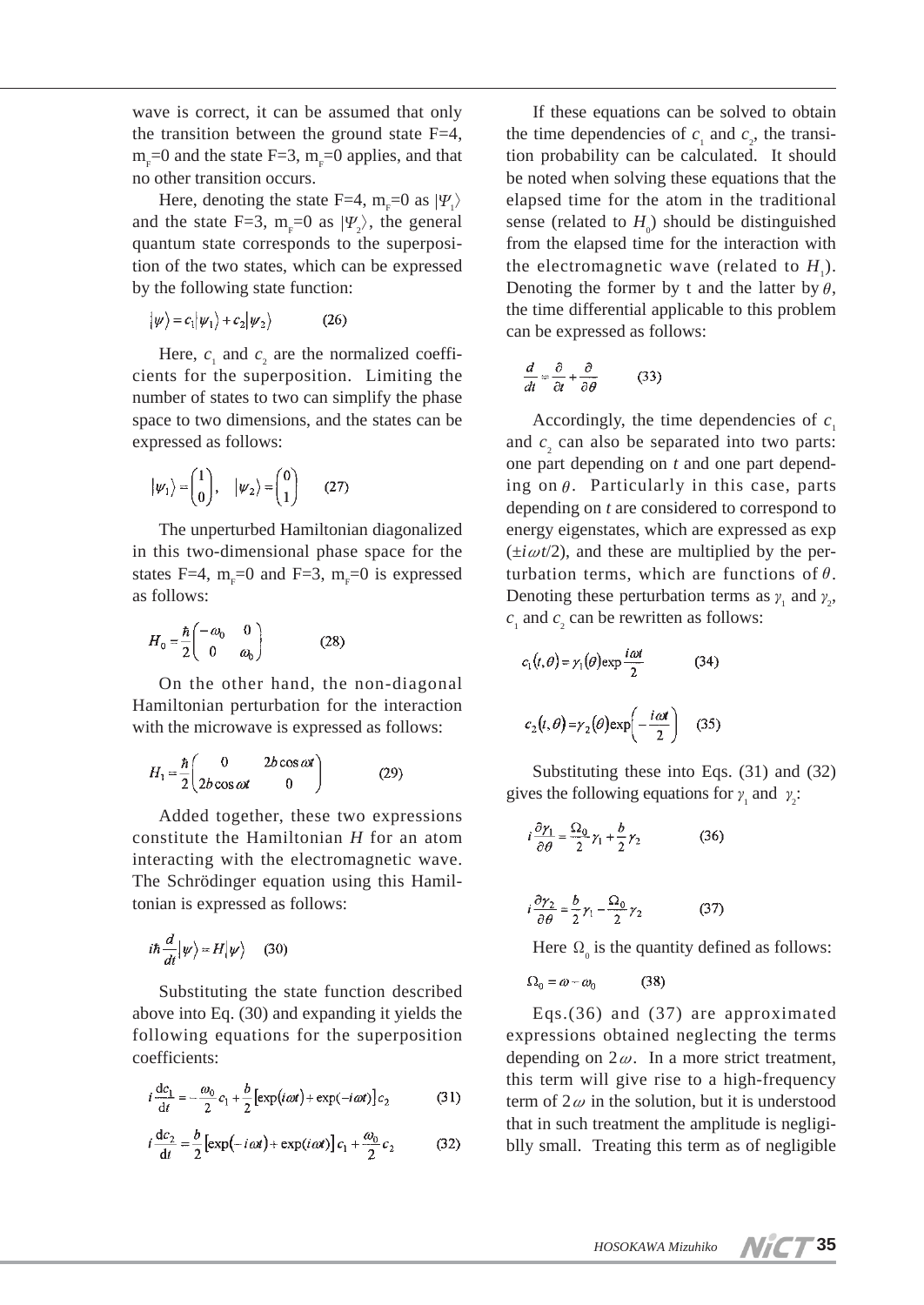significance simplifies the calculation as illustrated below.

As shown in Eqs.(34) and (35),  $\gamma_1$  and  $\gamma_2$ express the states of the system. The time evolution of this system during  $\theta$  is formally expressed in the matrix expression as follows:

$$
\begin{pmatrix} \gamma_1(\theta + \theta_0) \\ \gamma_2(\theta + \theta_0) \end{pmatrix} = M^{(k)}(\theta) \begin{pmatrix} \gamma_1(\theta_0) \\ \gamma_2(\theta_0) \end{pmatrix}
$$
 (39)

Here, the matrix  $M^{(k)}(\theta)$  is obtained as the solution of Eqs.(36) and (37). The superscript *k* represents the applicable step of the interaction procedure. As stated at the head of this section, Ramsey resonance is observed through three steps: irradiation of the electromagnetic wave for time  $\tau$ , suspension of the electromagnetic wave for time *T*, and irradiation of the electromagnetic wave again for time  $\tau$ . Thus,  $k$  can take a value of 1 to 3. Let us remember that we are now assuming that the approximation of Eq. (24) holds when there is an interaction with the electromagnetic wave. Then, for  $k = 1$  and  $k = 3$ , Eqs.(36) and (37) can be approximated as

$$
i\frac{\partial}{\partial \theta} \begin{pmatrix} \gamma_1 \\ \gamma_2 \end{pmatrix} = \begin{pmatrix} 0 & \frac{b}{2} \\ \frac{b}{2} & 0 \end{pmatrix} \begin{pmatrix} \gamma_1 \\ \gamma_2 \end{pmatrix} \tag{40}
$$

The solution of this equation is expressed in the matrix expression as follows:

$$
M^{(1)}(\theta) = M^{(3)}(\theta) = \exp{-i\left(\begin{array}{cc} 0 & \frac{b\theta}{2} \\ \frac{b\theta}{2} & 0 \end{array}\right)} \quad (41)
$$

When the even and odd-order terms of the expanded power series are separated and rearranged using

$$
\begin{pmatrix} 0 & -i \\ -i & 0 \end{pmatrix}^2 = \begin{pmatrix} -1 & 0 \\ 0 & -1 \end{pmatrix}
$$
 (42)

the result is the following expression:

$$
M^{(1)} = M^{(3)} = \begin{pmatrix} \cos \frac{b\tau}{2} & -i \sin \frac{b\tau}{2} \\ -i \sin \frac{b\tau}{2} & \cos \frac{b\tau}{2} \end{pmatrix}
$$
 (43)

For  $k = 2$ , there is no electromagnetic wave to interact with, thus  $b = 0$ , which changes Eqs.(36) and (37) into the following form:

$$
i\frac{\partial}{\partial \theta} \begin{pmatrix} \gamma_1 \\ \gamma_2 \end{pmatrix} = \begin{pmatrix} \frac{\Omega_0}{2} & 0 \\ 0 & -\frac{\Omega_0}{2} \end{pmatrix} \begin{pmatrix} \gamma_1 \\ \gamma_2 \end{pmatrix}
$$
(44)

The diagonal matrix can be integrated immediately and the solution is

$$
M^{(2)} = \begin{pmatrix} \exp{-\frac{i\Omega_0 T}{2}} & 0\\ 0 & \exp{\frac{i\Omega_0 T}{2}} \end{pmatrix}
$$
 (45)

Using the results obtained above, assuming an initial state as  $c_1 = 1$  and  $c_2 = 0$ , the state obtained after irradiating the electromagnetic wave for time  $\tau$ , waiting for time  $T$ , and irradiating the electromagnetic wave again for time  $\tau$  is calculated as

$$
\begin{pmatrix} \gamma_1(\tau+T+\tau) \\ \gamma_2(\tau+T+\tau) \end{pmatrix} = M^{(3)}(\tau)M^{(2)}(T)M^{(1)}(\tau)\begin{pmatrix} 1 \\ 0 \end{pmatrix} \tag{46}
$$

Substituting Eqs.(43) and (45) into this equation gives the following result:

$$
\gamma_2(\tau + T + \tau) = -i \sin b \tau \cos \frac{\Omega_0 T}{2} \tag{47}
$$

Using this, the probability is calculated with

$$
P(\tau) = |\gamma_2(\tau + T + \tau)|^2 \tag{48}
$$

to give

$$
P(\tau) = \frac{1}{2}\sin^2 b \tau (1 + \cos \Omega_0 T) \tag{49}
$$

which has already been presented.

As shown here, when there is a diagonal Hamiltonian corresponding to the energy levels and there is also a non-diagonal weak perturbation, then if the atoms are prepared to take the same state, the application of the perturbation twice (with a period of time between applications) generates a cosine term whose phase is proportional to the product of the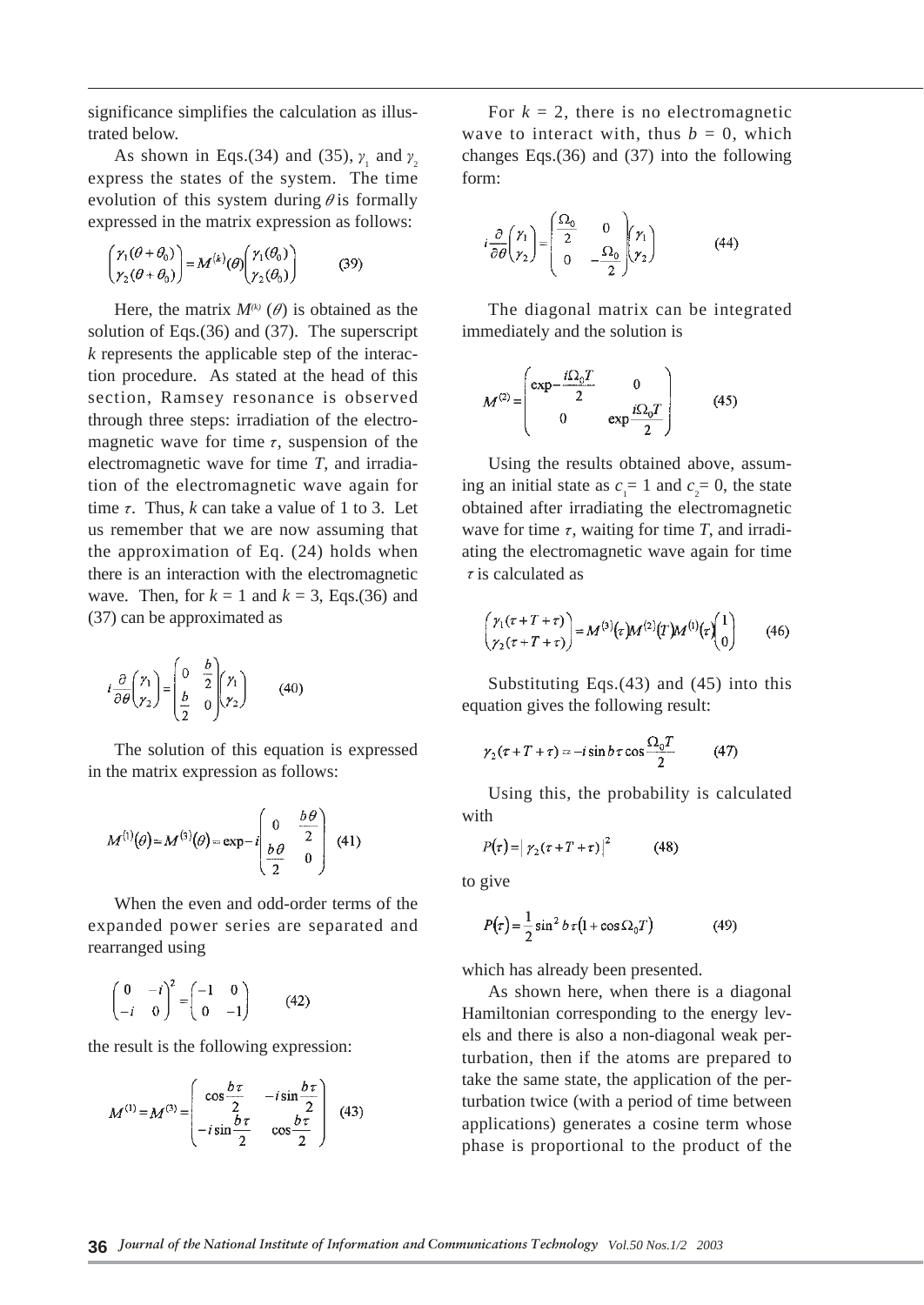time interval and the difference between the perturbation frequency and the resonance frequency. This is Ramsey resonance. In this case the difference between the perturbation frequency and the resonance frequency can be measured with extremely high sensitivity by making the time interval for the perturbation large.

The result obtained in Eq. (49) is only valid under the approximation of Eq. (24). The result gradually changes as the difference between the perturbation frequency and the resonance frequency increases. Further, in practice, the atoms in the atomic beam have various velocities, and the transition probability is expressed as

$$
P = \frac{1}{2} \int_0^{\infty} f(\tau) \sin^2 b \tau \left[ 1 + \cos(\omega - \omega_0) T \right] d\tau \tag{50}
$$

Here,  $f(\tau)$  represents the normalized interaction time for the atom. For thermal beam standards, if the velocity distribution function *p*(*v*) is given, noting that  $v = l/\tau$ , this normalized interaction time is expressed as

$$
f(\tau) = \frac{l}{\tau^2} P\left(\frac{l}{\tau}\right) \qquad (51)
$$

In this way, the Ramsey resonance signal actually observed does not behave exactly as expressed in Eq. (49) for various reasons, except when  $\omega$  is extremely close to  $\omega_{0}$ . Figure 6 shows the Ramsey resonance signal obtained from our optically pumped primary frequency standard CRL-O1.

#### **5 Conclusion**

Atomic frequency standards are one of the most precise measurement instruments in use, measuring the quantities of time and frequency with significant figures of 14 to 15 orders of magnitude.

The principles of operation of these stan-



dards are based on extremely advanced modern physics, including electromagnetics and quantum mechanics. I recognize that the phenomena studied in modern physics have been tested strictly, and obtained greater reliability, in turn leading to the exceptional accuracy of atomic frequency standards. In this report I have attempted to describe some of the elementary physics required to understand the operational principles involved.

The topics discussed here are limited to atomic energy levels, emissions and lifetime in quantum transitions, and the Ramsey resonance, but even this limited discussion leaves out a great deal. I hope nevertheless that it will be of some help in permitting the reader to grasp the phenomena intuitively, to gain an understanding of approximate quantitative evaluation, and to pursue more detailed research on the subject. Please see Reference [14] for a description of the structure of the cesium primary frequency standards and of the various frequency shift factors. I hope later to have the opportunity to address these and other issues that could not be discussed here, as well as to introduce a more advanced and detailed description of the relevant phenomena.

**37**